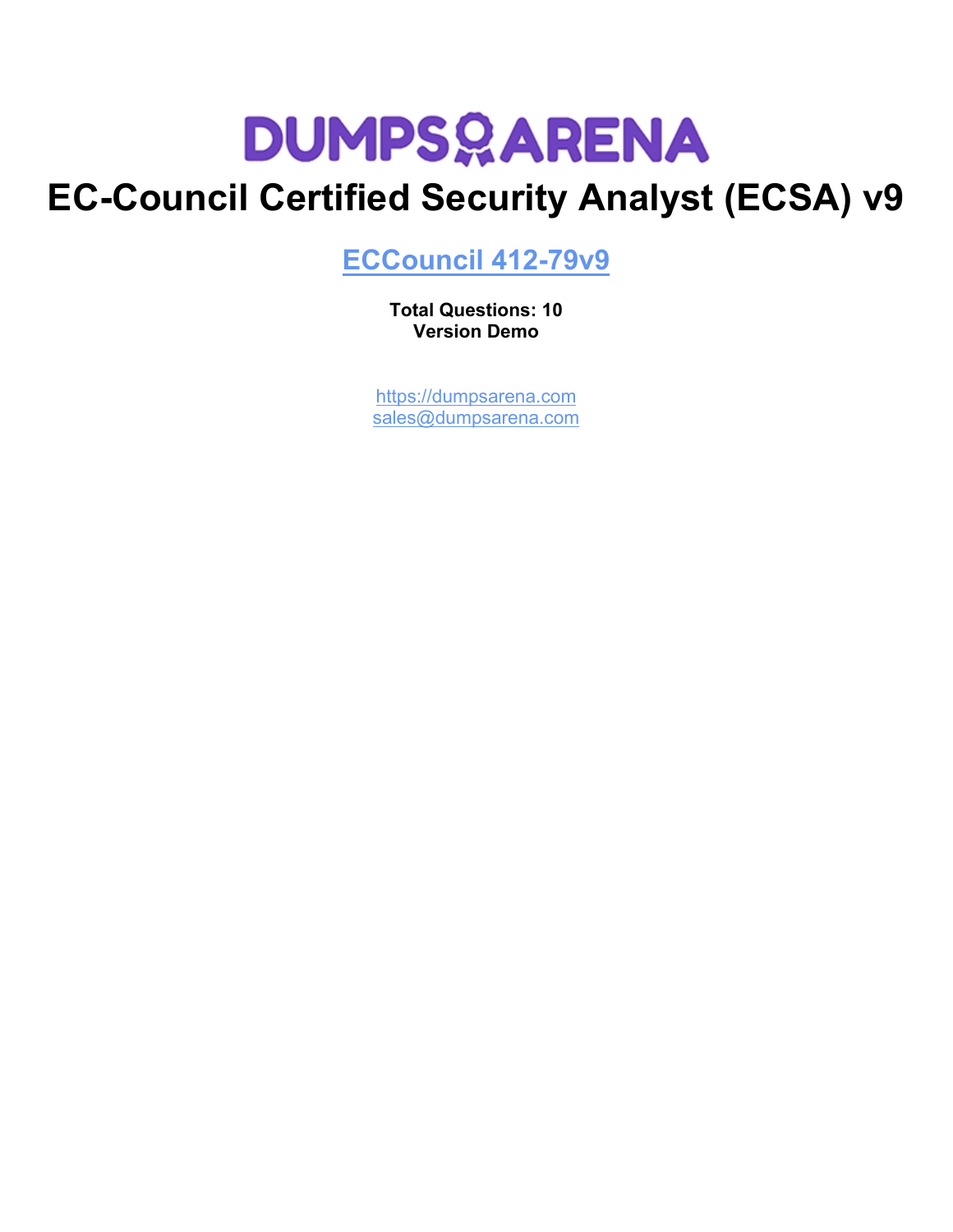### **QUESTION NO: 1**

In a TCP packet filtering firewall, traffic is filtered based on specified session rules, such as when a session is initiated by a recognized computer.

| <b>5 Application</b>     |  |
|--------------------------|--|
| 4 TCP                    |  |
| 3 Internet Protocol (IP) |  |
| 2 Data Link              |  |
| 1 Physical               |  |
|                          |  |

Identify the level up to which the unknown traffic is allowed into the network stack.

- A. Level 5 Application
- B. Level 2 Data Link
- C. Level 4 TCP
- D. Level 3 Internet Protocol (IP)

### Answer: D

### Reference:

[http://books.google.com.pk/books?id=KPjLAyA7HgoC&pg=PA208&lpg=PA208&dq=TCP+packet+filtering+firewall+leve](http://books.google.com.pk/books?id=KPjLAyA7HgoC&pg=PA208&lpg=PA208&dq=TCP+packet+filtering+firewall+level+up+to+which+the+unknown+traffic+is+allowed+into+the+network+stack&source=bl&ots=zRrbchVYng&sig=q5G3T8lggTfAMNRkL7Kp0SRslHU&hl=en&sa=X&ei=5PUeVLSbC8Tm#_blank) [l+up+to+which+the+unknown+traffic+is+allowed+into+the+network+stack&source=bl&ots=zRrbchVYng&sig=q5G3T8lg](http://books.google.com.pk/books?id=KPjLAyA7HgoC&pg=PA208&lpg=PA208&dq=TCP+packet+filtering+firewall+level+up+to+which+the+unknown+traffic+is+allowed+into+the+network+stack&source=bl&ots=zRrbchVYng&sig=q5G3T8lggTfAMNRkL7Kp0SRslHU&hl=en&sa=X&ei=5PUeVLSbC8Tm#_blank) [gTfAMNRkL7Kp0SRslHU&hl=en&sa=X&ei=5PUeVLSbC8TmaMzrgZgC&ved=0CBsQ6AEwAA#v=onepage&q=TCP%](http://books.google.com.pk/books?id=KPjLAyA7HgoC&pg=PA208&lpg=PA208&dq=TCP+packet+filtering+firewall+level+up+to+which+the+unknown+traffic+is+allowed+into+the+network+stack&source=bl&ots=zRrbchVYng&sig=q5G3T8lggTfAMNRkL7Kp0SRslHU&hl=en&sa=X&ei=5PUeVLSbC8Tm#_blank) [20packet%20filtering%20firewall%20level%20up%20to%20which%20the%20unknown%20traffic%20is%20allowed%20in](http://books.google.com.pk/books?id=KPjLAyA7HgoC&pg=PA208&lpg=PA208&dq=TCP+packet+filtering+firewall+level+up+to+which+the+unknown+traffic+is+allowed+into+the+network+stack&source=bl&ots=zRrbchVYng&sig=q5G3T8lggTfAMNRkL7Kp0SRslHU&hl=en&sa=X&ei=5PUeVLSbC8Tm#_blank) [to%20the%20network%20stack&f=false](http://books.google.com.pk/books?id=KPjLAyA7HgoC&pg=PA208&lpg=PA208&dq=TCP+packet+filtering+firewall+level+up+to+which+the+unknown+traffic+is+allowed+into+the+network+stack&source=bl&ots=zRrbchVYng&sig=q5G3T8lggTfAMNRkL7Kp0SRslHU&hl=en&sa=X&ei=5PUeVLSbC8Tm#_blank)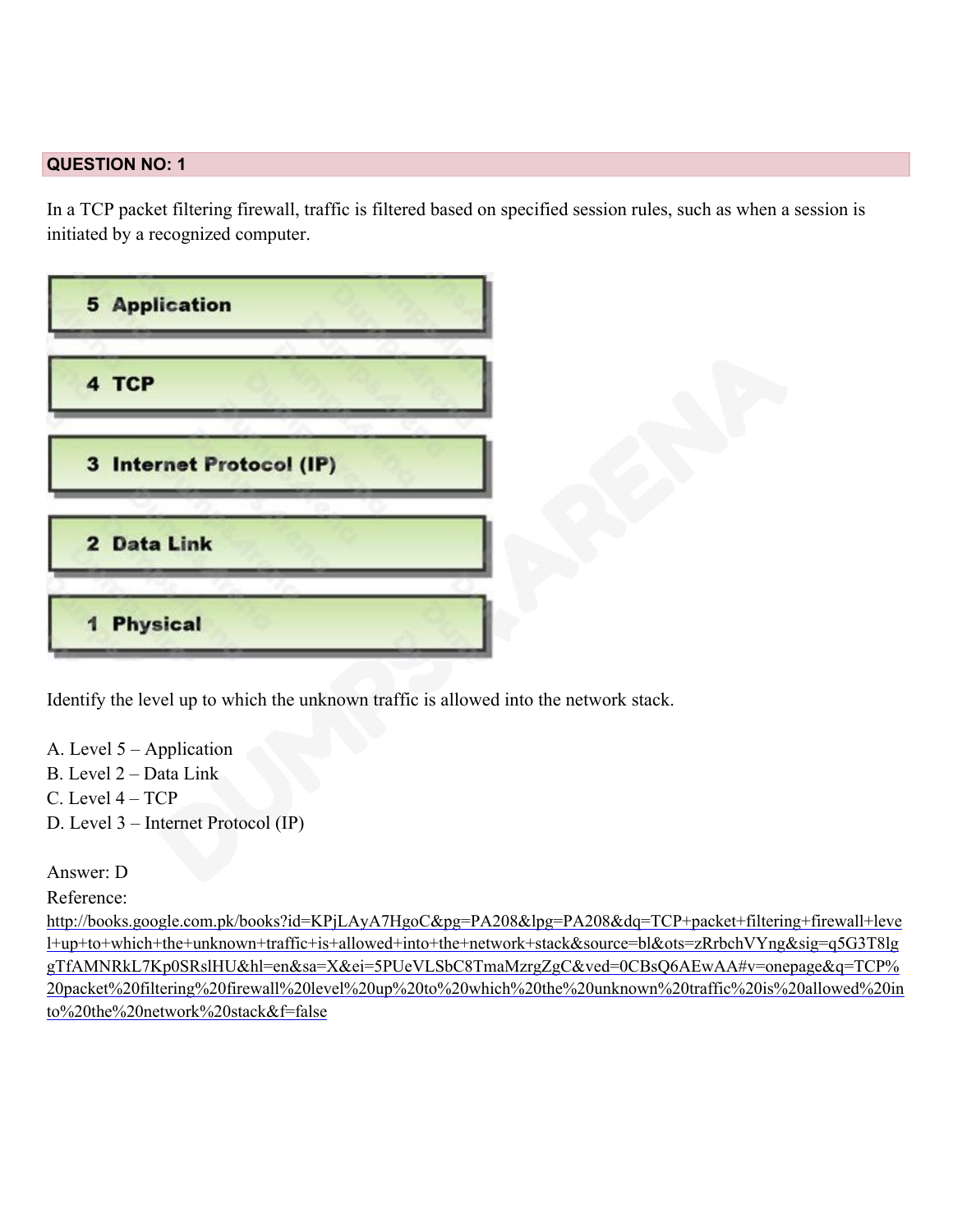### **QUESTION NO: 2**

Which of the following contents of a pen testing project plan addresses the strengths, weaknesses, opportunities, and threats involved in the project?

- A. Project Goal
- B. Success Factors
- C. Objectives
- D. Assumptions

Answer: D

### **QUESTION NO: 3**

Which of the following is NOT related to the Internal Security Assessment penetration testing strategy?

A. Testing to provide a more complete view of site security

B. Testing focused on the servers, infrastructure, and the underlying software, including the target

C. Testing including tiers and DMZs within the environment, the corporate network, or partner company connections

D. Testing performed from a number of network access points representing each logical and physical segment

Answer: B

### **QUESTION NO: 4**

The first phase of the penetration testing plan is to develop the scope of the project in consultation with the client. Pen testing test components depend on the client's operating environment, threat perception, security and compliance requirements, ROE, and budget. Various components need to be considered for testing while developing the scope of the project.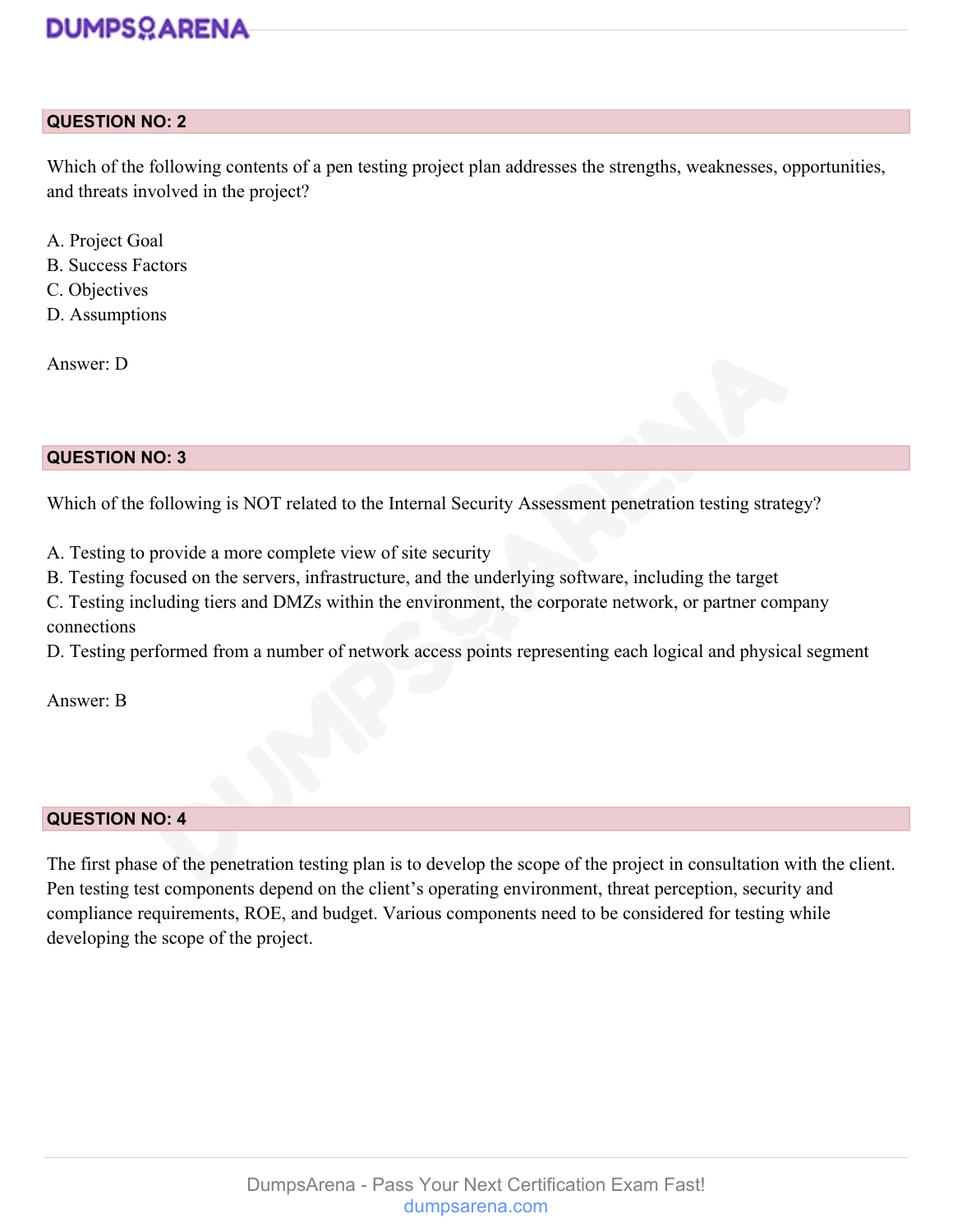| <b>Define the Pen</b> | <b>Staffing</b> | Kickoff        | Develop the         | Set the<br><b>Expectations</b> |
|-----------------------|-----------------|----------------|---------------------|--------------------------------|
| <b>Testing Scope</b>  |                 | <b>Meeting</b> | <b>Project Plan</b> | of the Client                  |

Which of the following is NOT a pen testing component to be tested?

- A. System Software Security
- B. Intrusion Detection
- C. Outside Accomplices
- D. Inside Accomplices

Answer: C

### **QUESTION NO: 5**

Which one of the following tools of trade is an automated, comprehensive penetration testing product for assessing the specific information security threats to an organization?

- A. Sunbelt Network Security Inspector (SNSI)
- B. CORE Impact
- C. Canvas
- D. Microsoft Baseline Security Analyzer (MBSA)

Answer: C

**QUESTION NO: 6**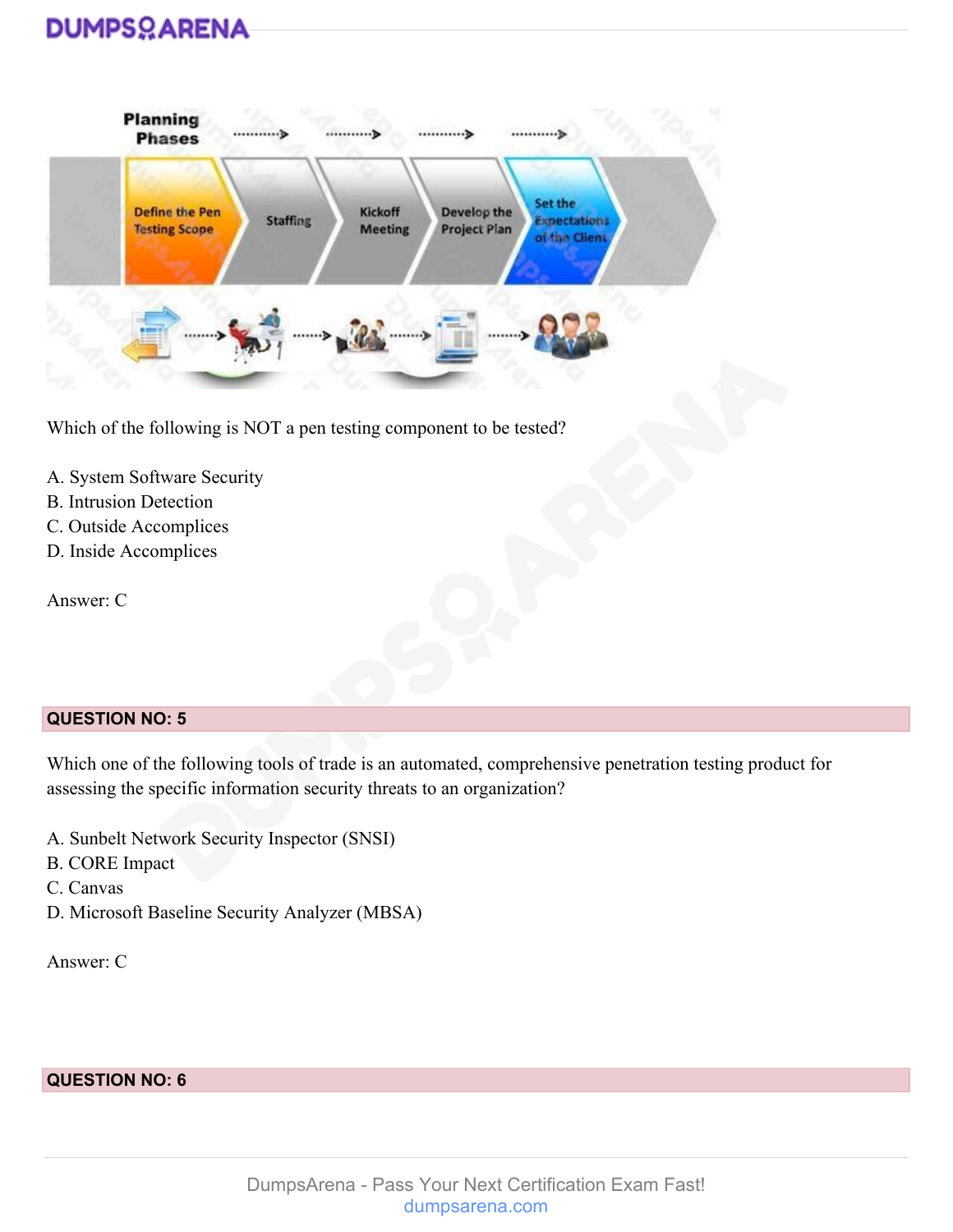Which of the following appendices gives detailed lists of all the technical terms used in the report?

- A. Required Work Efforts
- B. References
- C. Research
- D. Glossary

Answer: D Refere' [http://en.wikipedia.org/wiki/Glossary](http://en.wikipedia.org/wiki/Glossary#_blank)

### **QUESTION NO: 7**

Which of the following methods is used to perform server discovery?

- A. Banner Grabbing
- B. Whois Lookup
- C. SQL Injection
- D. Session Hijacking

Answer: B Reference: [http://luizfirmino.blogspot.com/2011/09/server-discovery.html](http://luizfirmino.blogspot.com/2011/09/server-discovery.html#_blank)

### **QUESTION NO: 8**

The Web parameter tampering attack is based on the manipulation of parameters exchanged between client and server in order to modify application data, such as user credentials and permissions, price and quantity of products, etc. Usually, this information is stored in cookies, hidden form fields, or URL Query Strings, and is used to increase application functionality and control.

This attack takes advantage of the fact that many programmers rely on hidden or fixed fields (such as a hidden tag in a form or a parameter in a URL) as the only security measure for certain operations. Attackers can easily modify these parameters to bypass the security mechanisms that rely on them.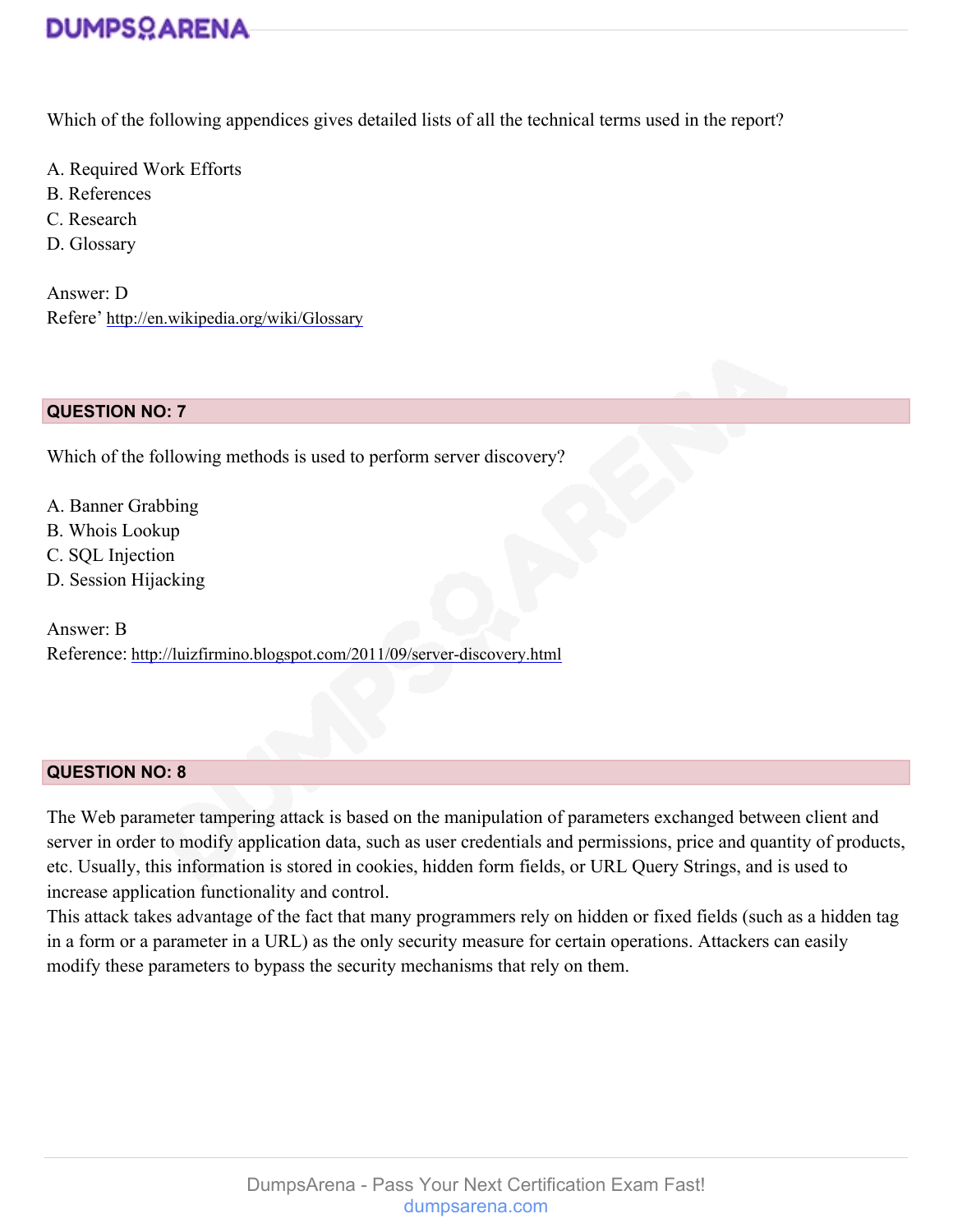

What is the best way to protect web applications from parameter tampering attacks?

- A. Validating some parameters of the web application
- B. Minimizing the allowable length of parameters
- C. Using an easily guessable hashing algorithm
- D. Applying effective input field filtering parameters

Answer: D

### **QUESTION NO: 9**

Attackers create secret accounts and gain illegal access to resources using backdoor while bypassing the authentication procedures. Creating a backdoor is a where an attacker obtains remote access to a computer on a network.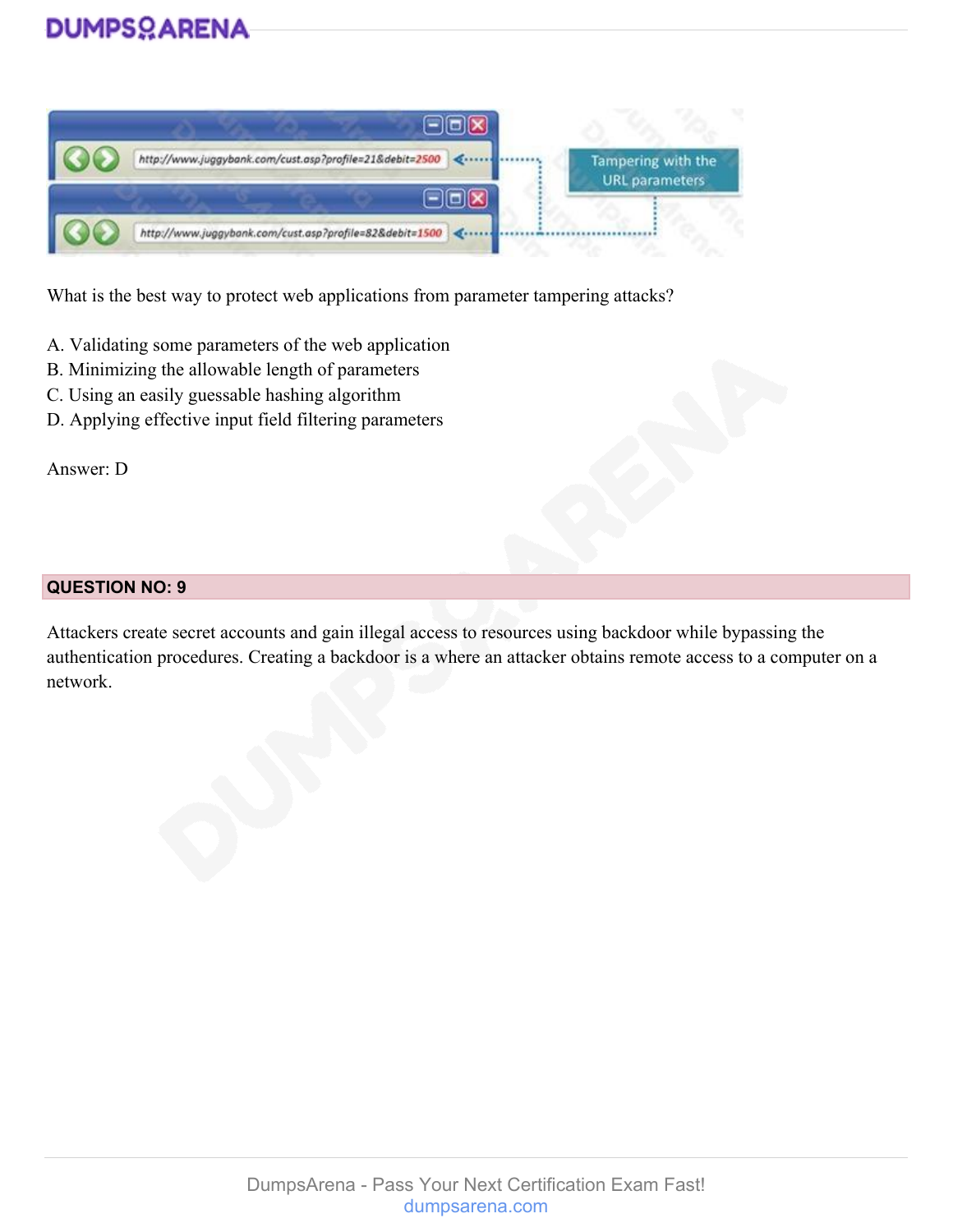

Which of the following techniques do attackers use to create backdoors to covertly gather critical information about a target machine?

- A. Internal network mapping to map the internal network of the target machine
- B. Port scanning to determine what ports are open or in use on the target machine
- C. Sniffing to monitor all the incoming and outgoing network traffic
- D. Social engineering and spear phishing attacks to install malicious programs on the target machine

Answer: D

### **QUESTION NO: 10**

In the process of hacking a web application, attackers manipulate the HTTP requests to subvert the application authorization schemes by modifying input fields that relate to the user ID, username, access group, cost, file names, file identifiers, etc. They first access the web application using a low privileged account and then escalate privileges to access protected resources. What attack has been carried out?